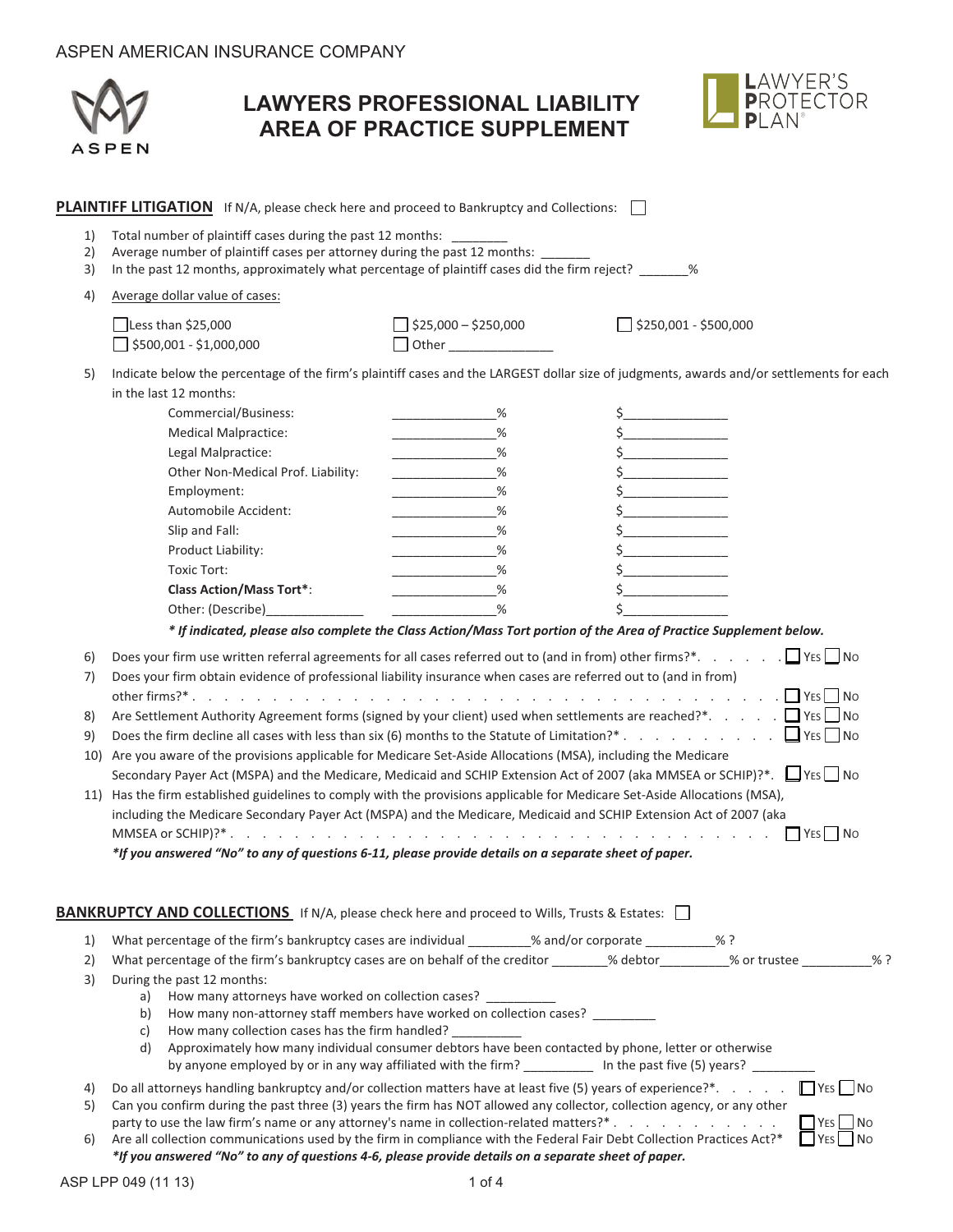## **WILLS, TRUST & ESTATES** If N/A, please check here and proceed to Real Estate:

1) List the top two (2) largest clients to whom the firm provided wills, trusts and/or estate planning services in the last 12 months. (Provide approximate estate value rather than fees paid.)

|    | <b>Client Name</b>                                                                                                                                                                                                                                  | Attorney                                                                                                                                                                                                                 | <b>Approximate Estate Values</b>                |                                                                            |
|----|-----------------------------------------------------------------------------------------------------------------------------------------------------------------------------------------------------------------------------------------------------|--------------------------------------------------------------------------------------------------------------------------------------------------------------------------------------------------------------------------|-------------------------------------------------|----------------------------------------------------------------------------|
|    | <b>Client A</b><br><b>Client B</b>                                                                                                                                                                                                                  |                                                                                                                                                                                                                          |                                                 |                                                                            |
| 2) |                                                                                                                                                                                                                                                     | What services does the firm provide? (check all that apply)                                                                                                                                                              |                                                 |                                                                            |
|    | <b>Preparation of Wills</b><br><b>Corporation Formation</b><br>Litigation                                                                                                                                                                           | <b>Estate Planning</b><br><b>Tax Opinions</b><br>Guardianship                                                                                                                                                            | Probate<br>Taxation<br><b>Medicaid Planning</b> | <b>Trust Administration</b><br><b>Asset Protection</b><br>Other (Describe) |
| 3) | Does the firm, or any member of the firm, have the authority to write checks, provide investment advice, make<br>$\Box$ Yes $\Box$ No<br>If yes, please provide a detailed narrative including whether dual signatures are required for all checks. |                                                                                                                                                                                                                          |                                                 |                                                                            |
| 4) |                                                                                                                                                                                                                                                     | Does any attorney serve as Executor/Personal Representative/Administrator or Trustee?                                                                                                                                    |                                                 | $\Box$ YES $\Box$ No                                                       |
|    |                                                                                                                                                                                                                                                     | If yes, provide a list by attorney with: Name of client, approximate estate/trust value and services provided.                                                                                                           |                                                 |                                                                            |
| 5) |                                                                                                                                                                                                                                                     | Does the firm always include a cold review by a second attorney when drafting all new wills and trusts (including<br>If no, on a separate sheet, explain how the firm reviews these documents for accuracy/completeness. |                                                 |                                                                            |

**REAL ESTATE** If N/A, please check here and proceed to Taxation:  $\Box$ 

1) If you reported any Real Estate in the Area of Practice grid on the Application, please complete the following breakdown. Write "n/a" in any blanks that do not apply.

|    | <b>RESIDENTIAL</b><br><b>COMMERCIAL</b>                                                                                                                                                                |
|----|--------------------------------------------------------------------------------------------------------------------------------------------------------------------------------------------------------|
|    | Number of transactions in last 12 months:                                                                                                                                                              |
|    | Number of transactions in the PRIOR 12 months:                                                                                                                                                         |
|    | Property value of the largest transaction in the last 12 months:                                                                                                                                       |
|    | Property value of the largest transaction in the PRIOR 12 months:                                                                                                                                      |
|    | Number of Title Opinions issued in the last 12 months:                                                                                                                                                 |
|    | Number of Title Insurance Policies issued in the last 12 months:                                                                                                                                       |
|    | Number of Title Searches conducted in the last 12 months:                                                                                                                                              |
|    | Number of Foreclosures/Workouts representing the Creditor in the last 24 months:                                                                                                                       |
|    | Number of Foreclosures/Workouts representing the Debtor in the last 24 months:<br><u> 1990 - Jan Barbara III, politik politik (</u>                                                                    |
|    | Average property value of Foreclosures/Workouts handled in the last 24 months:                                                                                                                         |
| 2) | If yes, please specify the percentage of equity interest and/or ownership: $\frac{1}{2}$ %<br>a.<br>Does the Title Agency have separate Title Agency Professional Liability Coverage? □ YES ■ No<br>b. |
| 3) | If you act in a dual capacity in the same real estate transaction, do you always use a disclosure form signed by both                                                                                  |
| 4) | Does your firm provide services to clients who form, manage or organize group investments/syndications for the                                                                                         |
| 5) | Does your firm undertake any aspect of financial or valuation analysis or review of transactions for clients (e.g. tax                                                                                 |
| 6) |                                                                                                                                                                                                        |
| 7) |                                                                                                                                                                                                        |
| 8) |                                                                                                                                                                                                        |
| 9) |                                                                                                                                                                                                        |
|    | *If you answered "yes" to any of questions 4-9, please attach a detailed explanation on a separate sheet of paper.                                                                                     |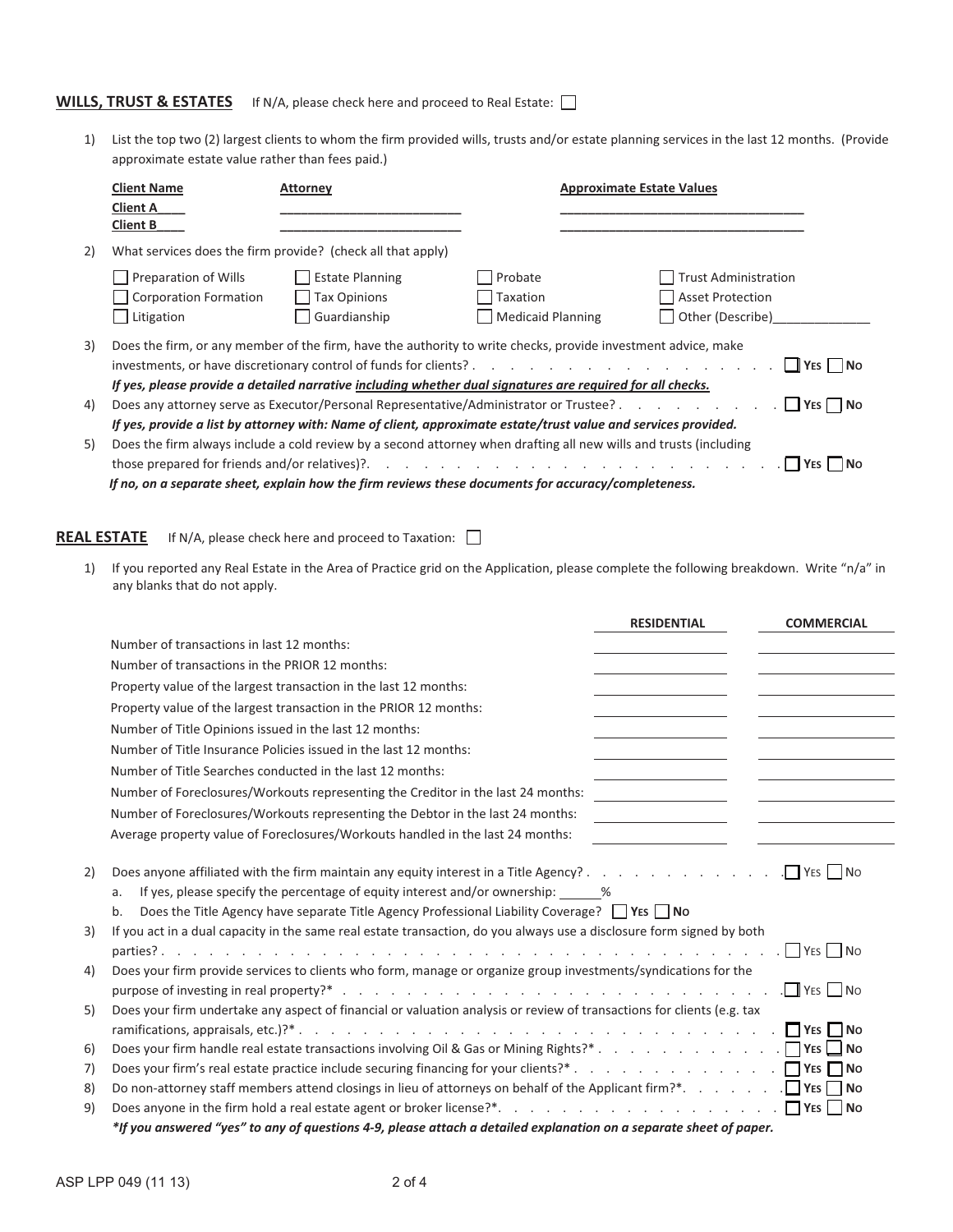| ΤΑΧΑΤΙΟΝ | If N/A, please check here and proceed to Entertainment: $\vert \ \vert$                                                                                                                                                                                                                                                                 |                                                                                        |                                                                                                                                                                                                                                                                                                           |
|----------|-----------------------------------------------------------------------------------------------------------------------------------------------------------------------------------------------------------------------------------------------------------------------------------------------------------------------------------------|----------------------------------------------------------------------------------------|-----------------------------------------------------------------------------------------------------------------------------------------------------------------------------------------------------------------------------------------------------------------------------------------------------------|
| 1)<br>2) | Do all attorneys handling taxation matters have at least five (5) years of experience? $\ldots$ , $\ldots$ , $\ldots$ , $\ldots$<br>What services does the firm provide? (check all that apply)                                                                                                                                         |                                                                                        | $Yes$ $\Box$ No<br>If no, describe relevant experience for each person handling taxation matters, and explain how these attorneys are supervised.                                                                                                                                                         |
|          | <b>Opinion on Tax Shelters</b><br>Liquidation of Corporations<br><b>Asset Protection</b>                                                                                                                                                                                                                                                | Estate Tax Returns<br><b>Corporation Formation</b><br>Litigation                       | Subchapter S Elections<br><b>Other Tax Returns</b><br>Other (Describe)                                                                                                                                                                                                                                    |
| 3)       | During the past five (5) years, has your firm helped create or write an opinion supporting a transaction intended to<br>If yes, provide detailed explanation specifying the number of such transactions, the aggregate amount of taxes<br>saved or to be saved, and the method or type of each transaction.                             |                                                                                        | <b>No</b> Pres II No                                                                                                                                                                                                                                                                                      |
| 4)       | During the past five (5) years, has the IRS challenged transactions of the types listed in No. 3 above where your firm                                                                                                                                                                                                                  |                                                                                        | $ $   Yes     No<br>If yes, on a separate sheet list the dollar amount in dispute and the status or ultimate disposition of each such challenge.                                                                                                                                                          |
| 5)       | During the past five (5) years has your firm (or anyone in the firm) been served by the IRS with an administrative<br>summons (aka "promoter summons") or been the subject of any other federal, state or local government<br>If yes, on a separate sheet list and describe any such proceeding and its status or ultimate disposition. |                                                                                        |                                                                                                                                                                                                                                                                                                           |
| 1)       | <b>ENTERTAINMENT</b>                                                                                                                                                                                                                                                                                                                    | If N/A, please check here and proceed to Financial Institutions/Banking: $\vert \vert$ | Do all attorneys handling entertainment matters have at least five (5) years of experience?. $\Box$ Yes $\Box$ No                                                                                                                                                                                         |
| 2)       | List the firm's top three (3) Entertainment clients (in terms of notoriety) and work performed for each:                                                                                                                                                                                                                                |                                                                                        | If no, describe relevant experience for each person handling entertainment matters, and explain how these attorneys are supervised.                                                                                                                                                                       |
|          | <b>Client Name</b>                                                                                                                                                                                                                                                                                                                      |                                                                                        | <b>Description of Work Performed</b>                                                                                                                                                                                                                                                                      |
|          |                                                                                                                                                                                                                                                                                                                                         |                                                                                        |                                                                                                                                                                                                                                                                                                           |
|          |                                                                                                                                                                                                                                                                                                                                         |                                                                                        |                                                                                                                                                                                                                                                                                                           |
|          |                                                                                                                                                                                                                                                                                                                                         |                                                                                        |                                                                                                                                                                                                                                                                                                           |
| 3)       | percentage of earnings as legal fees, or serve as talent agent or manager?<br>If yes to any portion of this question, provide a detailed narrative on a separate sheet of paper.                                                                                                                                                        |                                                                                        | Does the firm, or any attorney in the firm, perform any of the following services/activities: negotiate the financing or distribution of<br>products, serve as the trustee of a client's trust, manage estate, act as business or investment manager, offer investment advice, accept a<br>    Yes     No |
|          | <b>FINANCIAL INSTITUTIONS/BANKING</b>                                                                                                                                                                                                                                                                                                   | If N/A, please check here and proceed to Class Action/Mass Tort: $\ $                  |                                                                                                                                                                                                                                                                                                           |
| 1)       | Within the past five (5) years, have any services been provided to financial institutions OTHER THAN loan                                                                                                                                                                                                                               |                                                                                        | documentation, bankruptcy/collection, real estate loan closings, title, and/or trust work?*.     Yes     No                                                                                                                                                                                               |
| 2)       | Has the firm provided financial institution formation services, regulatory services or advice, general counsel                                                                                                                                                                                                                          |                                                                                        | $Yes$ $\Box$ No                                                                                                                                                                                                                                                                                           |

3) Has any member of the firm acted as a Director or Officer, held more than 1% equity interest or had loan obligations exceeding \$50,000 with a financial institution client of the firm?\*. . . . . . . . . . . . . . . . . . . Yes No

4) Has any past or present financial institution client of the firm ceased operations, gone insolvent, been declared insolvent, or become controlled or operated by the FDIC, OCC, OTS, or any other government agency?\*. . . . . . .  $\Box$  Yes  $\Box$  No \*If you answered "yes" to any of questions 1-4 above, please complete the information below using additional paper if necessary.

| <b>Financial Institution Name</b><br>and City, State | Services Provided by the Firm | Director or<br>Officer? Y/N | <b>Total Attorney</b><br><b>Equity Value in</b><br>Client | <b>Dates of Service</b> |
|------------------------------------------------------|-------------------------------|-----------------------------|-----------------------------------------------------------|-------------------------|
|                                                      |                               |                             |                                                           |                         |
|                                                      |                               |                             |                                                           |                         |